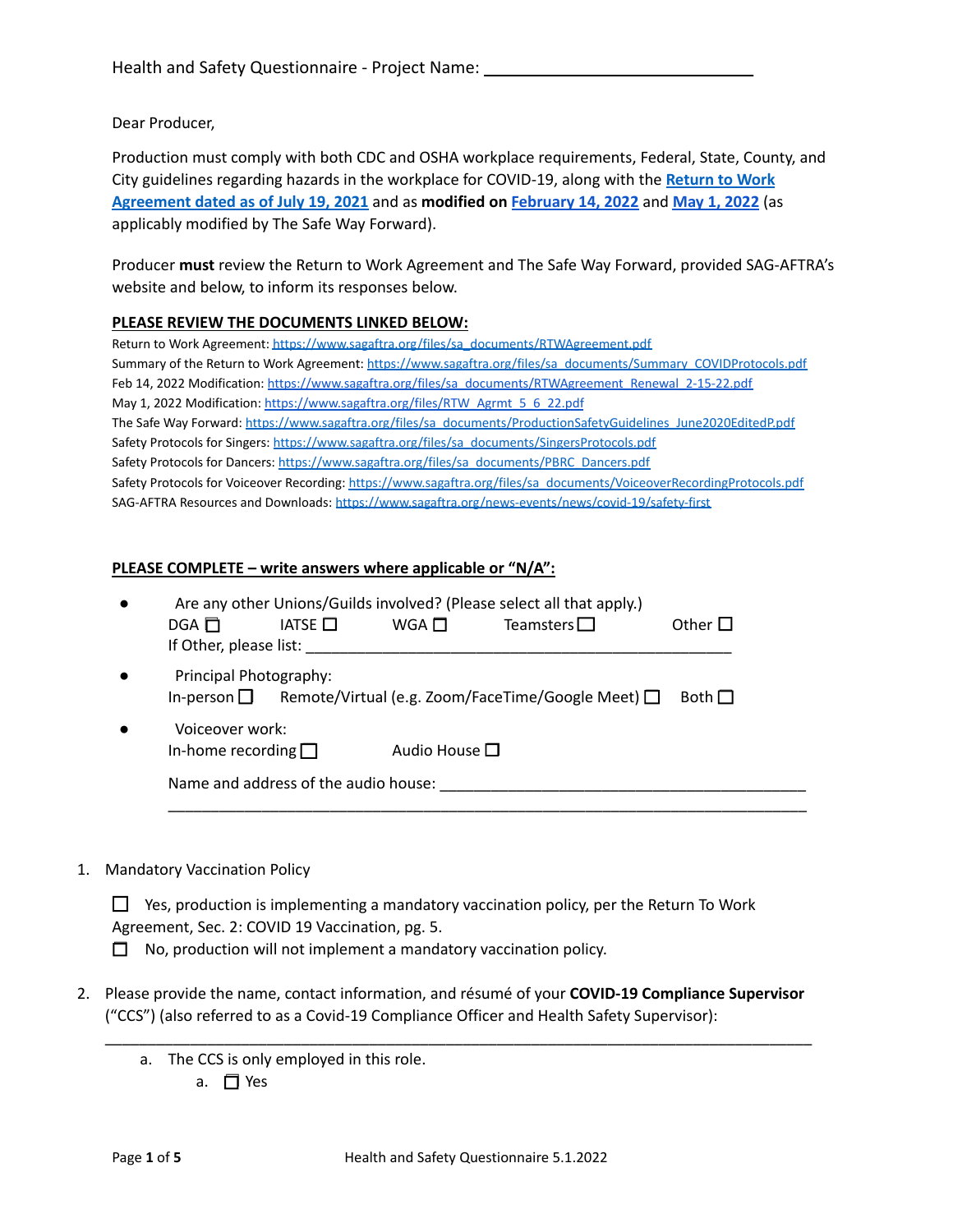- b.  $\Box$  No, the CCS also has another role on set as the (e.g. onset medic, nurse, producer, etc.) \_\_\_\_\_\_\_\_\_\_\_\_\_\_\_\_\_\_\_\_\_\_\_\_\_\_\_\_\_\_\_\_\_\_\_\_\_\_\_\_\_\_\_\_\_\_\_\_\_\_\_\_\_\_\_\_\_\_\_\_\_\_\_\_\_
- b. Does the CCS have medical or acute care training: Yes  $\square$  No  $\square$ 
	- a. If No, will the CCS be supported by an on set medic? Yes  $\Box$  No  $\Box$
- c. Does the CCS have training certification in CDC and OSHA COVID-19 protocols : Yes  $\Box$  No  $\Box$
- 3. Cast & Crew Training: (Select all that apply.)

 $\Box$  CCS will conduct training on COVID-19 protocols and procedures with cast and crew prior to the first day of principal photography.

- ☐ Regular and frequent safety meetings will be scheduled to reinforce COVID-19 protocols.
- ☐ Explanation, instruction, and diligent adherence to the **Zone System**.

 $\Box$  Training and floor markers to reinforce physical distancing (especially in video village and catering areas), entrances, exits, with choke points addressed.

## 4. COVID-19 Testing Protocols

Review the Return to Work [Agreement](https://www.sagaftra.org/files/sa_documents/RTWAgreement.pdf) and/or the [Summary](https://www.sagaftra.org/files/sa_documents/Summary_COVIDProtocols.pdf) and [Update](https://www.sagaftra.org/files/RTW_Agrmt_5_6_22.pdf) to determine which Part(s) applies to your production. Please continue to monitor production locations for any changes in the COVID-19 transmission rate that may affect which protocols production must apply.

 $\Box$  Part I (stricter protocols) always applies outside the US and Canada and applies within the US and Canada when the COVID-19 risk is high according to the triggers contained in the Return to Work Agreement.

 $\Box$  Part II (less-strict protocols) applies when the triggers are not met and the COVID-19 risk is therefore not as high.

 $\Box$  Both Part I and Part II due to multiple locations. Please specify filming location that corresponds to the protocols that apply, (*i.e.* Los Angeles, California, USA – Part I):

\_\_\_\_\_\_\_\_\_\_\_\_\_\_\_\_\_\_\_\_\_\_\_\_\_\_\_\_\_\_\_\_\_\_\_\_\_\_\_\_\_\_\_\_\_\_\_\_\_\_\_\_\_\_\_\_\_\_\_\_\_\_\_\_\_\_\_\_\_\_\_\_\_\_\_\_\_\_\_\_\_\_\_\_\_ \_\_\_\_\_\_\_\_\_\_\_\_\_\_\_\_\_\_\_\_\_\_\_\_\_\_\_\_\_\_\_\_\_\_\_\_\_\_\_\_\_\_\_\_\_\_\_\_\_\_\_\_\_\_\_\_\_\_\_\_\_\_\_\_\_\_\_\_\_\_\_\_\_\_\_\_\_\_\_\_\_\_\_\_\_

☐ By checking here, you understand that production is responsible for monitoring all changes in the COVID-19 hospital admission rate, and will apply the required protocols as applicable. Production will notify SAG-AFTRA of any changes to which protocol it will apply.

5. Confirm that you are conducting all of the following **testing,**:

□ **Pre-employment** testing for all Zones (except for Zone D unvaccinated employees working on productions applying Part II protocols)

☐will be a **lab-based PCR diagnostic test**

☐ will be **Rapid PCR**

☐ will be a **LAMP** test

☐ will be agreed upon **Antigen** (Part II only; 3 pre-employment test required)

Failing to check and acknowledge all of the above could result in a delay in safety clearing the project.

6. COVID-19 Type of Testing

(When testing employees, Producers shall use diagnostic tests that test for the virus that causes COVID-19, which does not mean and shall not include antibody tests.)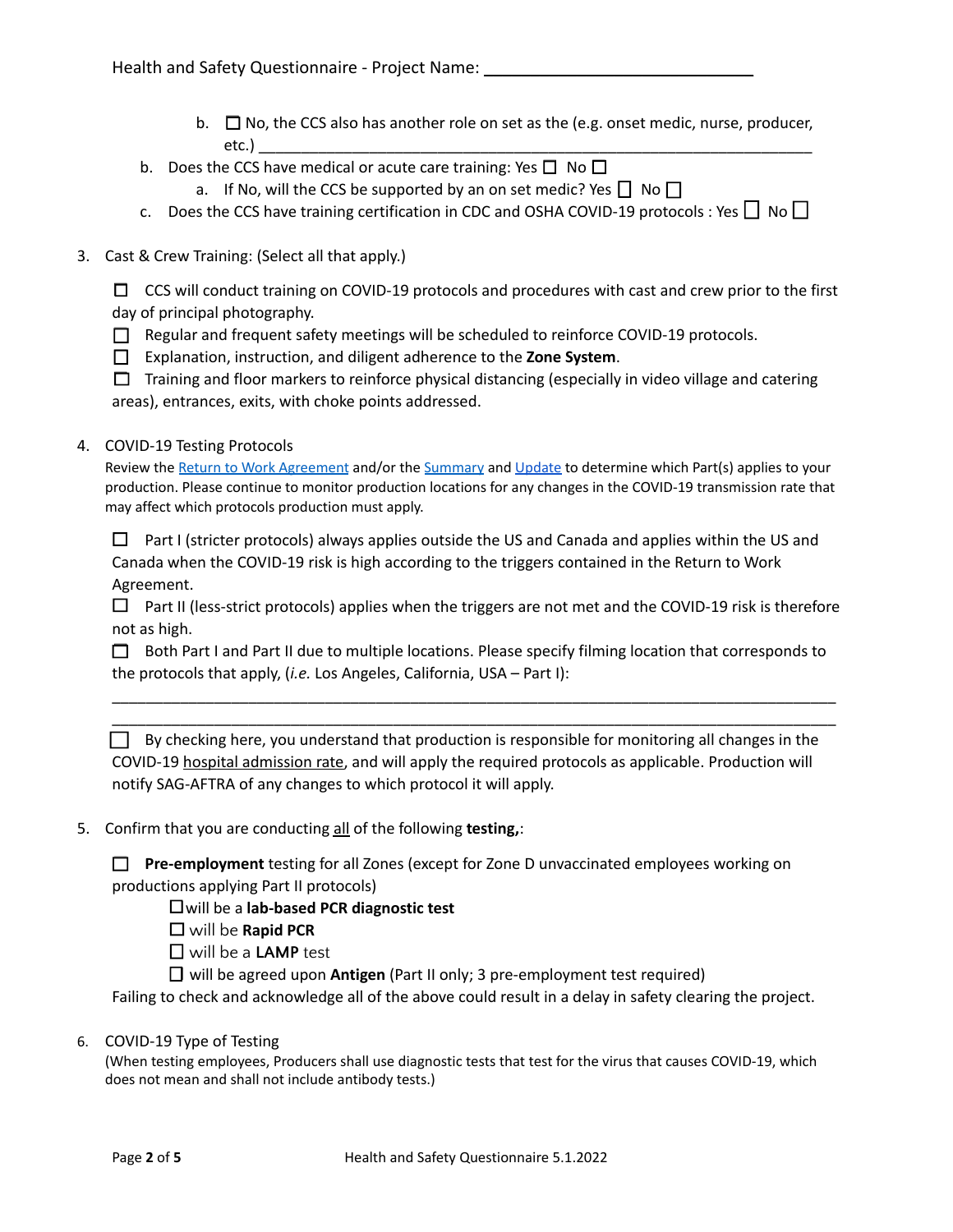|        | In-lab Polymerase Chain Reaction (PCR) Testing      |
|--------|-----------------------------------------------------|
|        | Name and CLIA number of the lab analyzing specimen: |
| $\Box$ | <b>Rapid PCR</b> Testing (may not antibody tests)   |
|        | Name of Rapid PCR Test:                             |
|        | $\Box$ Other:                                       |

Employers may only use agreed upon antigen tests where expressly authorized to be used by the Return To Work Agreement.

 $\Box$  By checking here, you confirm that production will use an antigen test in-cycle where expressly authorized by the Return To Work Agreement.

Select the approved antigen test your production will use:

| Artron |  |
|--------|--|
|--------|--|

- □ BD Veritor system (Becton Dickson)
- ☐ BinaxNOW (by Abbott Diagnostics)
- ☐ BTNZ
- ☐ CareStart (by Access Bio)
- □ Celltrion Diatrust Ag Home Test
- ☐ CLINITEST Rapid COVID-19 Antigen (Seimens)
- ☐ Flowflex (ACON Laboratories, Inc)
- □ Genbody Covid-19 Ag Rapid Antigen Test
- ☐ Indicaid (Phase Scientific International)
- ☐ Inteliswab (OraSure Technologies, Inc)
- ☐ LumiraDX (LumiraDX)
- □ Quick Vue (Quidel)
- ☐ SCo V-2 Ag Detect (Inbios)
- □ SDBiosensor
- $\Box$  Sienna-Clarity (by Salofa Oy)
- □ Sofia (Quidel Corp)
- □ Status Covid-19 (Princeton Bio Meditech)

If you are using more than one type of testing, please describe the schedule of when each will be used: \_\_\_\_\_\_\_\_\_\_\_\_\_\_\_\_\_\_\_\_\_\_\_\_\_\_\_\_\_\_\_\_\_\_\_\_\_\_\_\_\_\_\_\_\_\_\_\_\_\_\_\_\_\_\_\_\_\_\_\_\_\_\_\_\_\_\_\_\_\_\_\_\_\_\_\_\_\_\_\_\_\_\_\_\_

\_\_\_\_\_\_\_\_\_\_\_\_\_\_\_\_\_\_\_\_\_\_\_\_\_\_\_\_\_\_\_\_\_\_\_\_\_\_\_\_\_\_\_\_\_\_\_\_\_\_\_\_\_\_\_\_\_\_\_\_\_\_\_\_\_\_\_\_\_\_\_\_\_\_\_\_\_\_\_\_\_\_\_\_\_ \_\_\_\_\_\_\_\_\_\_\_\_\_\_\_\_\_\_\_\_\_\_\_\_\_\_\_\_\_\_\_\_\_\_\_\_\_\_\_\_\_\_\_\_\_\_\_\_\_\_\_\_\_\_\_\_\_\_\_\_\_\_\_\_\_\_\_\_\_\_\_\_\_\_\_\_\_\_\_\_\_\_\_\_\_

7. Physically engaging scenes

☐ By checking here, you understand that any scenes requiring **close/intimate contact and/or extreme** exertion may require daily testing of cast and crew involved in the production of these scenes.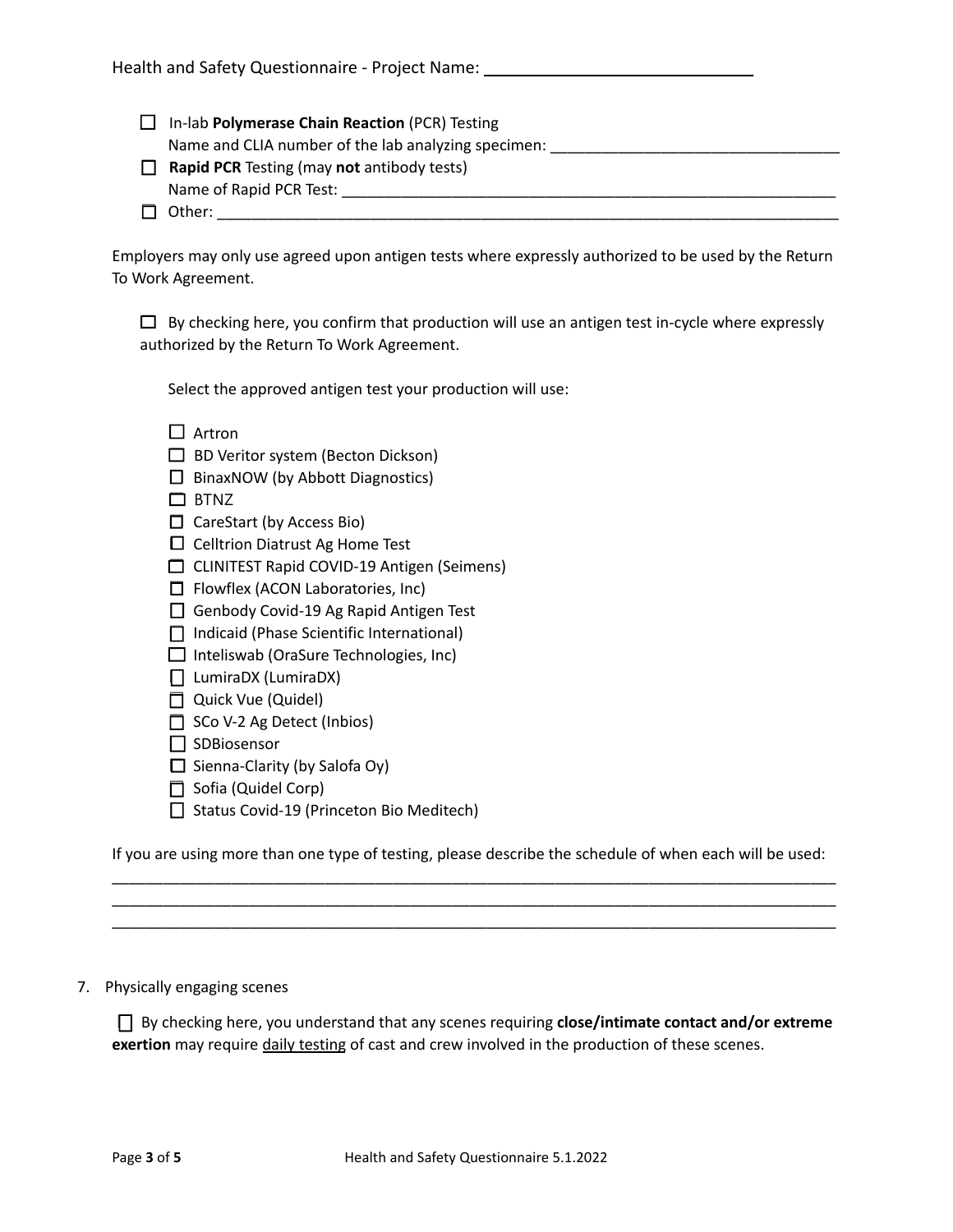Will there be **singing** in any scenes? Yes **□** No **□**; If Yes, confirm that you will adhere to SAG-AFTRA Singing Protocols. Yes  $\Box$  No  $\Box$ 

Will there be **dancing** in any scenes? Yes **□** No □ ; If Yes, confirm that you will adhere to SAG-AFTRA Dancing Protocols. Yes □ No □

8. Travel and Transportation

 $\Box$  By checking here, production understands that employees traveling by air are subject to the testing requirements set forth by the airline or a government authority, if any.

Select the applicable form of transportation to your production:

 $\Box$  Principal performers and Background Actors will be transported to and from set by production vehicles.

□ Principal performers and Background Actors will drive their own vehicles to and from set and production will provide or reimburse for parking.

 $\Box$  Other (please specify):

## 9. Ventilation

 $\Box$  By checking here, you are confirming production will provide proper ventilation in all interiors as defined by Air Exchanges per Hour (ACH), Percentage of Outside Air (OA), and the Filter Grade (MERV) of the HVAC System.

\_\_\_\_\_\_\_\_\_\_\_\_\_\_\_\_\_\_\_\_\_\_\_\_\_\_\_\_\_\_\_\_\_\_\_\_\_\_\_\_\_\_\_\_\_\_\_\_\_\_\_\_\_\_\_\_\_\_\_\_\_\_\_\_\_\_\_\_\_\_\_\_\_\_\_\_\_\_\_\_\_\_\_\_\_\_ \_\_\_\_\_\_\_\_\_\_\_\_\_\_\_\_\_\_\_\_\_\_\_\_\_\_\_\_\_\_\_\_\_\_\_\_\_\_\_\_\_\_\_\_\_\_\_\_\_\_\_\_\_\_\_\_\_\_\_\_\_\_\_\_\_\_\_\_\_\_\_\_\_\_\_\_\_\_\_\_\_\_\_\_\_\_

The ACH minimum is six (6) in all variations shown in the chart below which corresponds the OA necessary to the MERV Filter Grade.

| <b>MERV FILTER GRADE #</b> | <b>MINIMUM OUTDOOR AIR</b> |  |
|----------------------------|----------------------------|--|
|                            | (OA)                       |  |
| 17                         | 20%                        |  |
| 16                         | 25%                        |  |
| 15                         | 30%                        |  |
| 14                         | 35%                        |  |
| 13                         | 40%                        |  |
| Any#                       | 100%                       |  |

□ If these standards cannot be achieved by the HVAC system, additional HEPA filtration units can be used. By checking here, you are confirming that HEPA units will be supplementing your ventilation plans and you have measured accordingly the capacity and/or amount of units to satisfactorily address ventilation in all interiors (as per above standards).

For all interiors for which HEPA units are proposed, the following must be calculated:

- a. Make and model number of the HEPA unit or units,
- b. CFM (cubic feet per minute),
- c. Recommended square footage from label or manual,